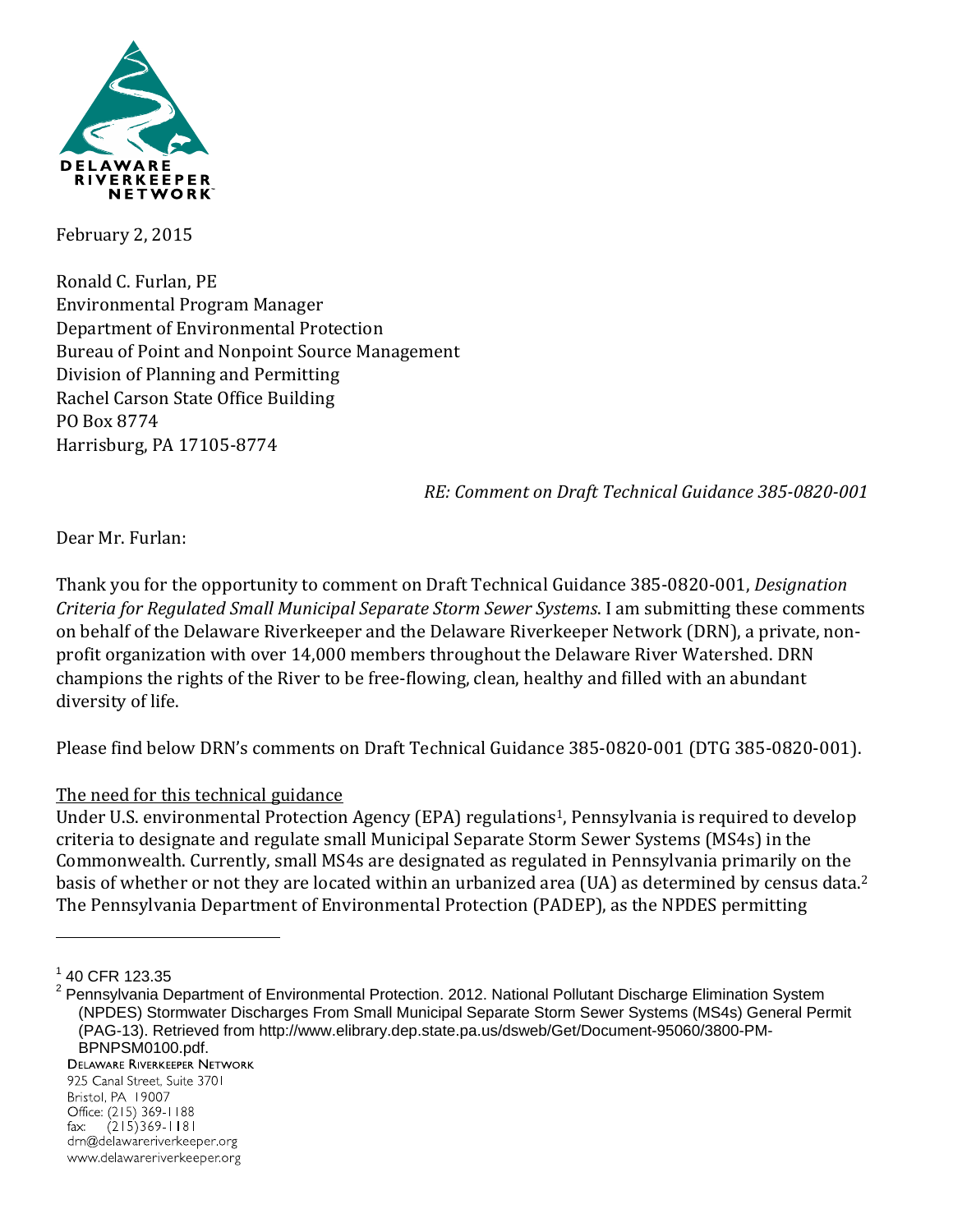authority, is also required to develop criteria to determine if a small MS4 is adversely affecting, or has the potential to adversely affect, water quality. *DTG* 385-0820-001 presents PA DEP's criteria for designating small MS4s as regulated.

By preventing adverse impacts to, and degradation of, water quality, development of these criteria is in compliance with the antidegradation policy of the Clean Water Act, to protect Pennsylvania's exceptional value (EV) and high quality (HQ) waters. DRN supports efforts that advance protection of Pennsylvania's cleanest streams. However, DRN questions whether the adoption of DTG 385-0820-001 will sufficiently protect EV and HO streams. We also question whether this guidance sufficiently fulfills regulatory requirements<sup>3</sup> as it does not provide objective measures that facilitate evaluation of whether a stormwater discharge does result in, or has the potential to result in, impairment of designated uses, or other significant water quality impacts, including habitat and biological impacts.

## Designation Criteria

*DTG 385‐0820‐001* presents five criteria for designation of small MS4s—Automatic designation by location in an urban area (based on census data); Designation by interconnection to a regulated MS4; Designation by serving a jurisdiction with a population of at least 10,000 and a population density of at least 1,000 people/square mile; Designation by petition; and Designation by PADEP, which provides for regulating as small MS4 military bases, large hospital or prison complexes, large airports, and highways and thoroughfares in urban areas—all of which are mandated by EPA regulations.<sup>4,5</sup>

In developing a process and criteria to designate small MS4s as regulated, PADEP must evaluate whether a storm water discharge results in or has the potential to result in exceedances of water quality standards, including impairment of designated uses like EV and HQ.<sup>6</sup> DRN believes that a "Designation by location in an EV or HQ watershed" requirement is necessary to safeguard these protected uses.

PADEP currently requires an Individual NPDES MS4 Permit for regulated MS4s with discharges to EV or HQ watersheds. However, this is insufficient to protect EV and HQ watershed from degradation as a municipality must already be regulated as a small MS4 under the five criteria proposed in *DTG* 385-0820-001 before these protected designations are considered in permitting. Thus, EV and HQ waterways receiving runoff from small MS4s serving a population of less than 10,000 are not currently regulated, nor are they being proposed to be regulated, as small MS4s.

The need for this designation criterion can be illustrated by looking at French Creek, which has headwaters in both Berks and Chester Counties, but the basin lies mainly in Chester County. The designated uses for French Creek and tributaries above the T522 bridge (Kennedy Covered Bridge) is primarily EV with some tributaries designated HQ.<sup>7</sup> One borough and three townships that lie in the headwaters of French Creek in Chester County (Elverson Borough and West Nantmeal, East Nantmeal and Warwick Townships) are not regulated small MS4s. The South Branch French creek rises in Elverson Borough and West Nantmeal; it divides East Nantmeal and Warwick. The EV designated South Branch French is also listed as impaired for 13.16 miles for pathogens.<sup>8</sup> Listed as impaired in

 $\overline{a}$ 

 $3$  40 CFR 123.35(b)(1)(i)

 $^4$  40 CFR 123.35

 $5$  40 CFR § 122.26(b)(16)(iii)

 $6$  40 CFR 123.35(b)(1)(i)

 $^7$ § 93.9f. Drainage List F

Page **2** of **4** <sup>8</sup> Pennsylvania Department of Environmental Protection. 2014. 2014 Pennsylvania Integrated Water Quality Monitoring and Assessment Report - Streams, Category 5 Waterbodies, Pollutants Requiring a TMDL. Retrieved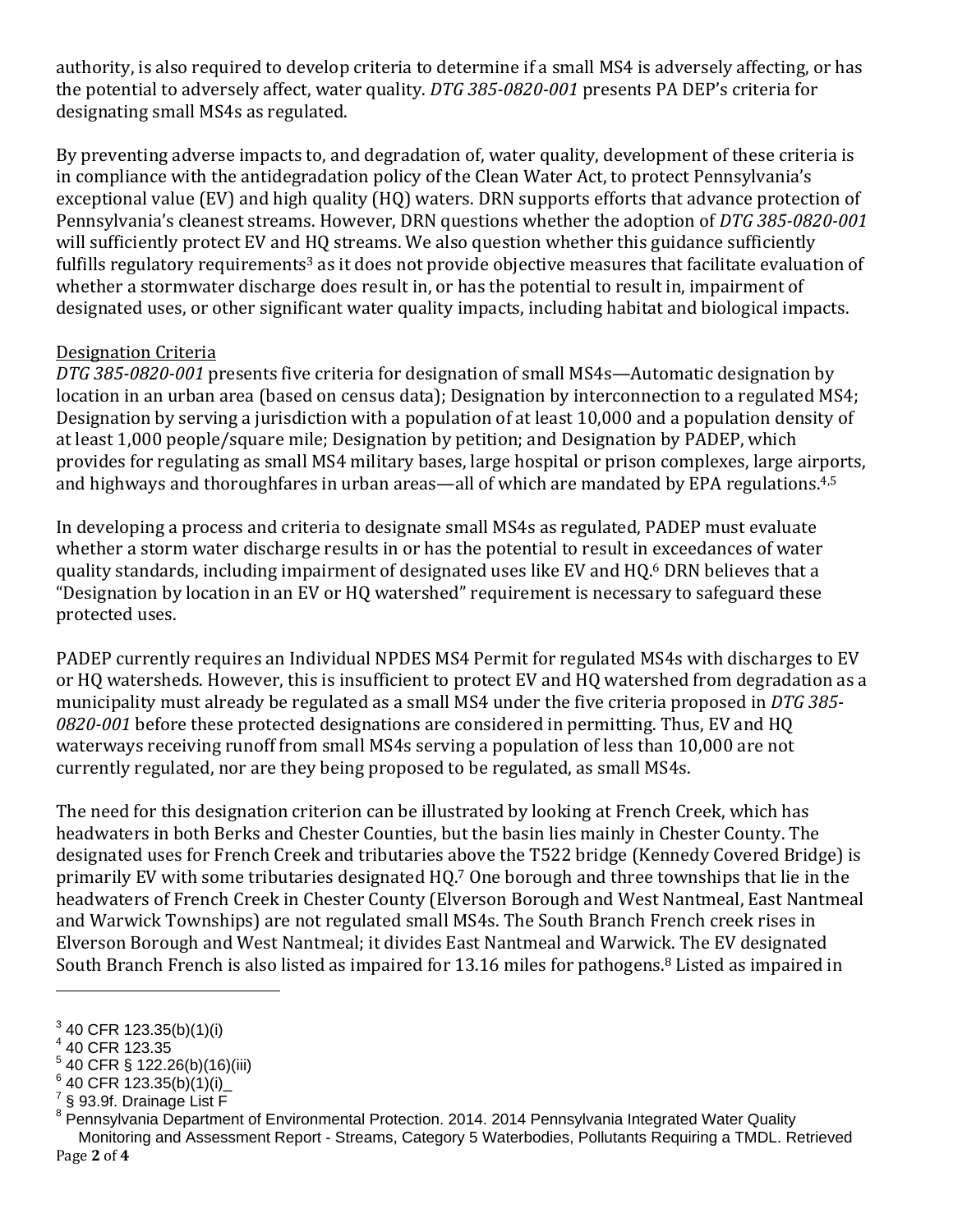2010, the TMDL date is 2023. The capacity to regulate all municipalities in the French Creek watershed as small MS4s would secure comprehensive action to address the impairment of the South Branch French. Even in advance of an approved TMDL, Elverson Borough, West Nantmeal, East Nantmeal and Warwick Townships would be required to:

a. identify outfalls that discharge to impaired waters; b. identify additional or modified [Best Management Practices (BMPs)] in the [Stormwater Management Program (SWMP)] to ensure that new discharges do not cause or contribute to the impairment: and

c. implement such BMPs and report on the status of each.<sup>9</sup>

That watersheds frequently cross MS4 boundaries is further demonstration of the need for a designation criterion that allows for regulation of small MS4s on a watershed basis. Designating small MS4s as regulated on a watershed basis is among the considerations put forward to NPDES permitting authority by the EPA in the Phase II Final Rule.<sup>10</sup> With the benefits of collaboration on a watershed basis, DRN commends PADEP for its program that allows regulated small MS4s to share responsibilities for meeting minimum control measures through a Multi-Municipal Joint Application.

As previously noted, PADEP proposes, under *DTG* 385-0820-001, to consider EV and HQ designations in the small MS4 permitting only after those municipalities have been designated as regulated. It is only after designation as regulated that PADEP proposes to apply the guidance provided by federal regulations (e.g., Discharge to sensitive waters) to evaluate the potential for stormwater discharges to result in, impairment of designated uses, or other significant water quality impacts, including habitat and biological impacts. Again, this represents the minimum application of federal regulations. DRN encourages PADEP to do more.

Rather than limiting application of the designation criteria provided by the EPA in the Phase II Final Rule to small MS4s located outside of a UA serving a jurisdiction with a population of at least 10,000 and a population density of at least 1,000 people/square mile, DRN encourages PADEP to use the EPA's recommended criteria to develop an objective system for identifying small MS4s for regulation based upon the potential for their stormwater discharges to result in water quality impacts.

At a minimum, PADEP must provide greater detail as to how it will apply the designation criteria provided by the EPA. *DTG* 385-0820-001 provides little insight into what methods will be used or what metrics PADEP will consider to determine if the discharge from an MS4 threatens water quality. The guidance states only that:

DEP will determine if the discharge from the MS4: will exceed water quality standards, impairs designated uses, or has significant biological and ecological impacts.

 $\overline{a}$ 

http://water.epa.gov/polwaste/npdes/stormwater/upload/fact2-1.pdf.

from

http://files.dep.state.pa.us/Water/Drinking%20Water%20and%20Facility%20Regulation/WaterQualityPortalFiles/20 14%20Integrated%20List/2014%20Streams%20Category%205.pdf. 9

<sup>&</sup>lt;sup>9</sup> Pennsylvania Department of Environmental Protection. 2012. National Pollutant Discharge Elimination System (NPDES) Stormwater Discharges From Small Municipal Separate Storm Sewer Systems (MS4s) General Permit (PAG-13). Retrieved from http://www.elibrary.dep.state.pa.us/dsweb/Get/Document-95060/3800-PM-

<sup>&</sup>lt;sup>10</sup> U.S. Environmental Protection Agency. 2000 (revised 2012). Stormwater Phase II Final Rule: Who's Covered? Designation and Waivers of Regulated Small MS4s Retrieved from